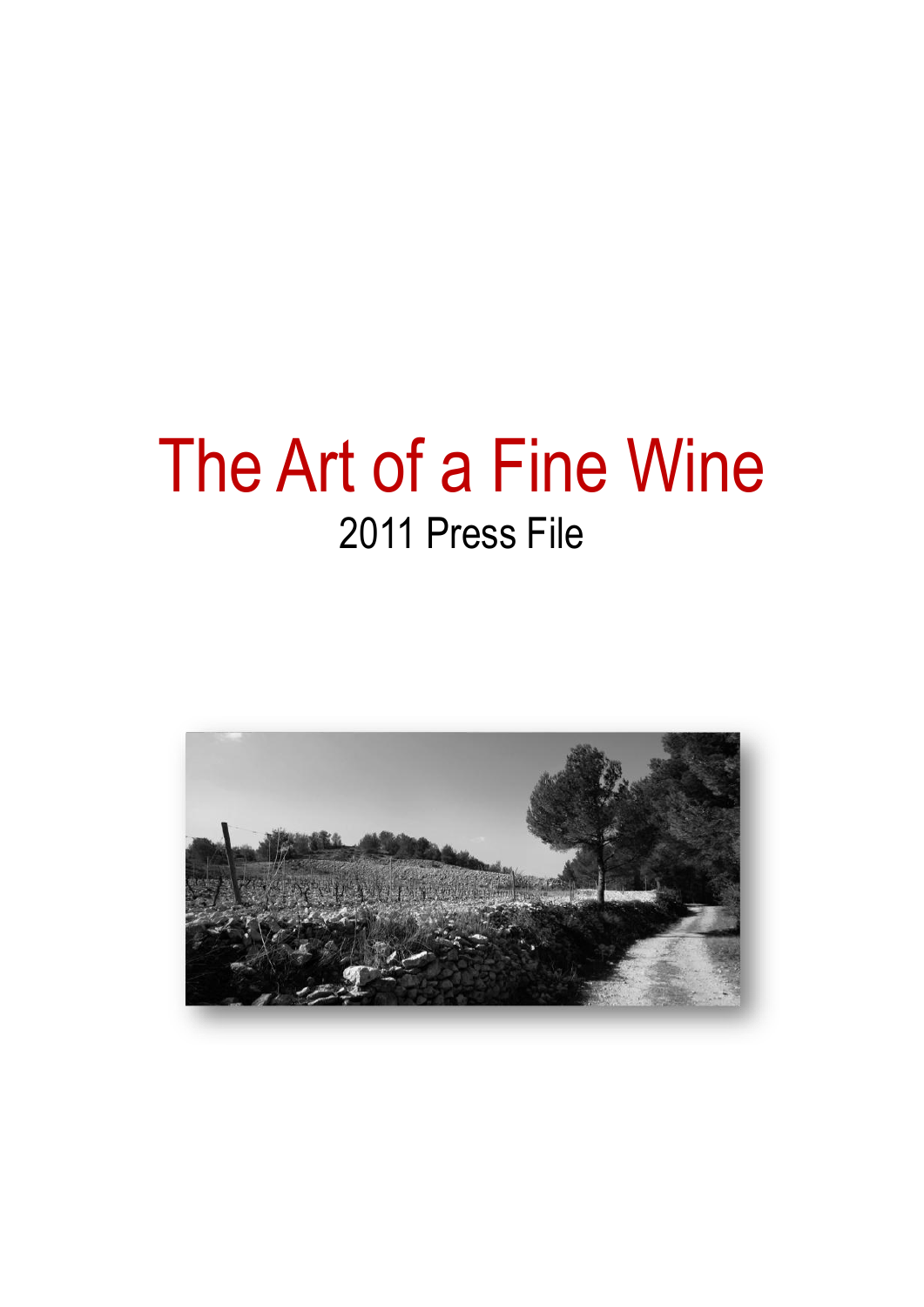# *Eloi's philosophy*

*The estate, the vineyard and the art*

*The story of a creation*

*Trévallon style*

*The winemaker as a philosopher for nature*

*Class without classification*

*Wine, the smooth transition of time passing by*

*Trévallon's golden oil*

*René Dürrbach's works of art*



*Press Office Agence Force 4/Sophie Morgaut Tel: 01 44 40 27 30 – [sophie@agence-force4.com](mailto:sophie@agence-force4.com) Contact: Aurélie Rovnanik - [aurelie@agence-force4.com](mailto:aurelie@agence-force4.com)*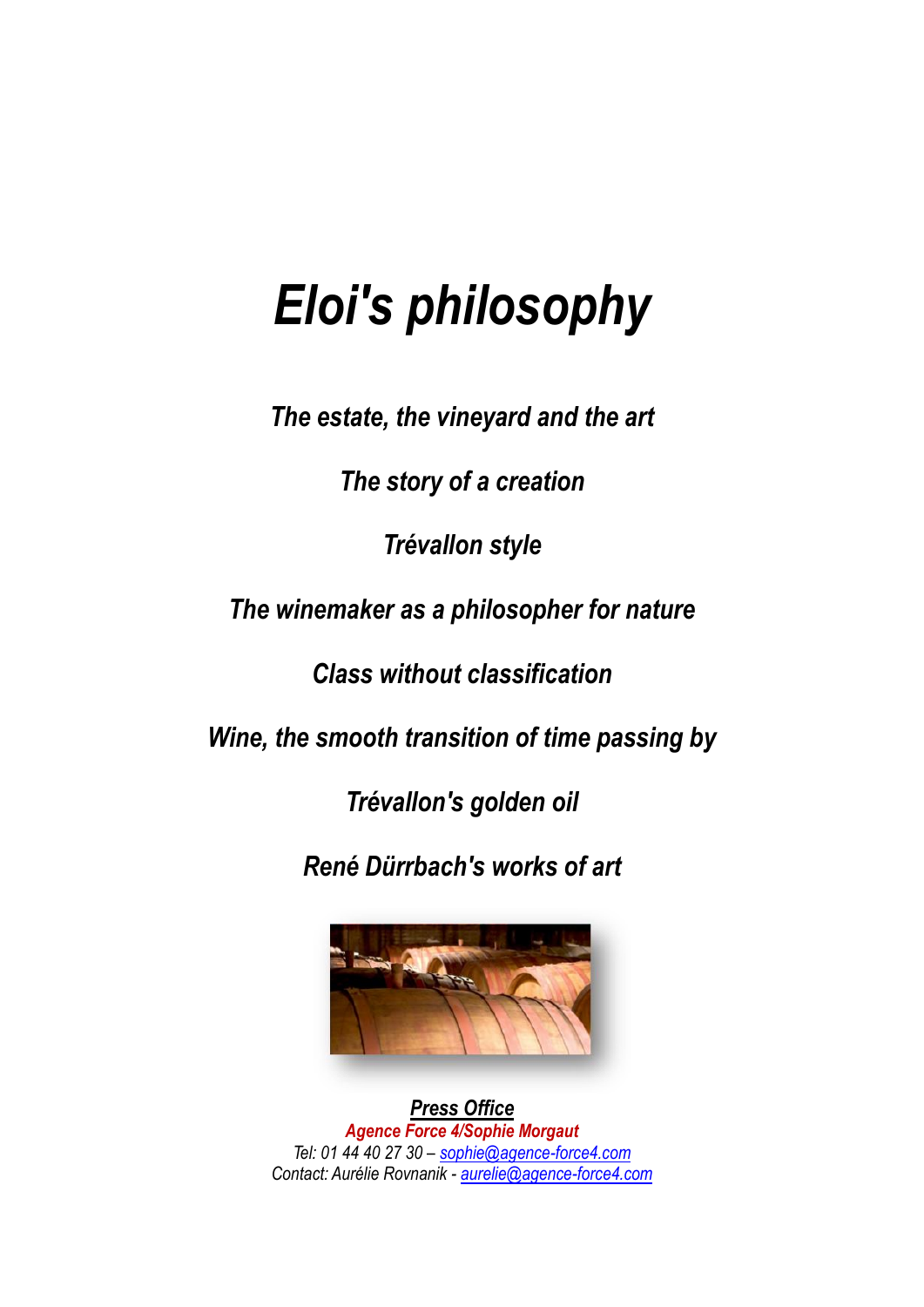### **The estate, the vineyard and the art**

*Trévallon: a unique and magical place where vineyards and art collide.* 

The Domaine de Trévallon is located in Saint Etienne du Grès, 25 kilometers from Avignon, 15 km from Arles and 7 km from Rémy de Provence.

On arrival, the visitor is struck by the incredible beauty of the place: a bright Provencal farmhouse with pastel blue shutters, nestled in a picturesque beauty spot.

Above the rooftops lie the white tips of the Alpilles mountain range, and below, in the hollows of the hills, the vine grows steadily and with quiet strength in the bright limestone rocks that reflect the light: the famous Greek rocks of Frédéric Mistral.

It is here in this stunningly beautiful landscape that the vines have made their home, among the green oaks, olive and almond trees.



At Trévallon, art is omnipresent, the soul of René Dürbach is palpable in the air. Visitors never fail to notice and enjoy the two blue bronze sculptures that glimmer in the Provencal sunshine of the Alpilles. They watch over the garden at Trévallon, the garden of Eloi Dürrbach. Each morning Eloi looks at them, these sculptures belonging to René, his father, a friend of Gleizes the pioneer of cubism, of Picasso, Léger and Delaunay. It is not purely by chance that beauty is ever-present right through to the wines of Trévallon. They are beautiful, deep and joyous like a Matisse canvas.

#### **The story of a creation**

*Before 1973, scrubland reined supreme, the vine was absent.* 

In 1950, René Dürrbach fell in love with the charm of Provence and bought the Mas Chabert, and then in 1955 he bought the adjacent property, Trévallon.



While strolling through the scrubland he told his son Eloi that the land would produce good wine. Eloi, who had originally set out to study architecture, made his home here in 1973 to escape from the Parisian pollution.

Eloi began clearing the sixty hectares of scrubland and patiently finished three. Rocks had to be lifted, giant limestone boulders that had tumbled down from the Alpilles had to be broken up with dynamite and the splinters of rock mixed with the deeply ploughed ground.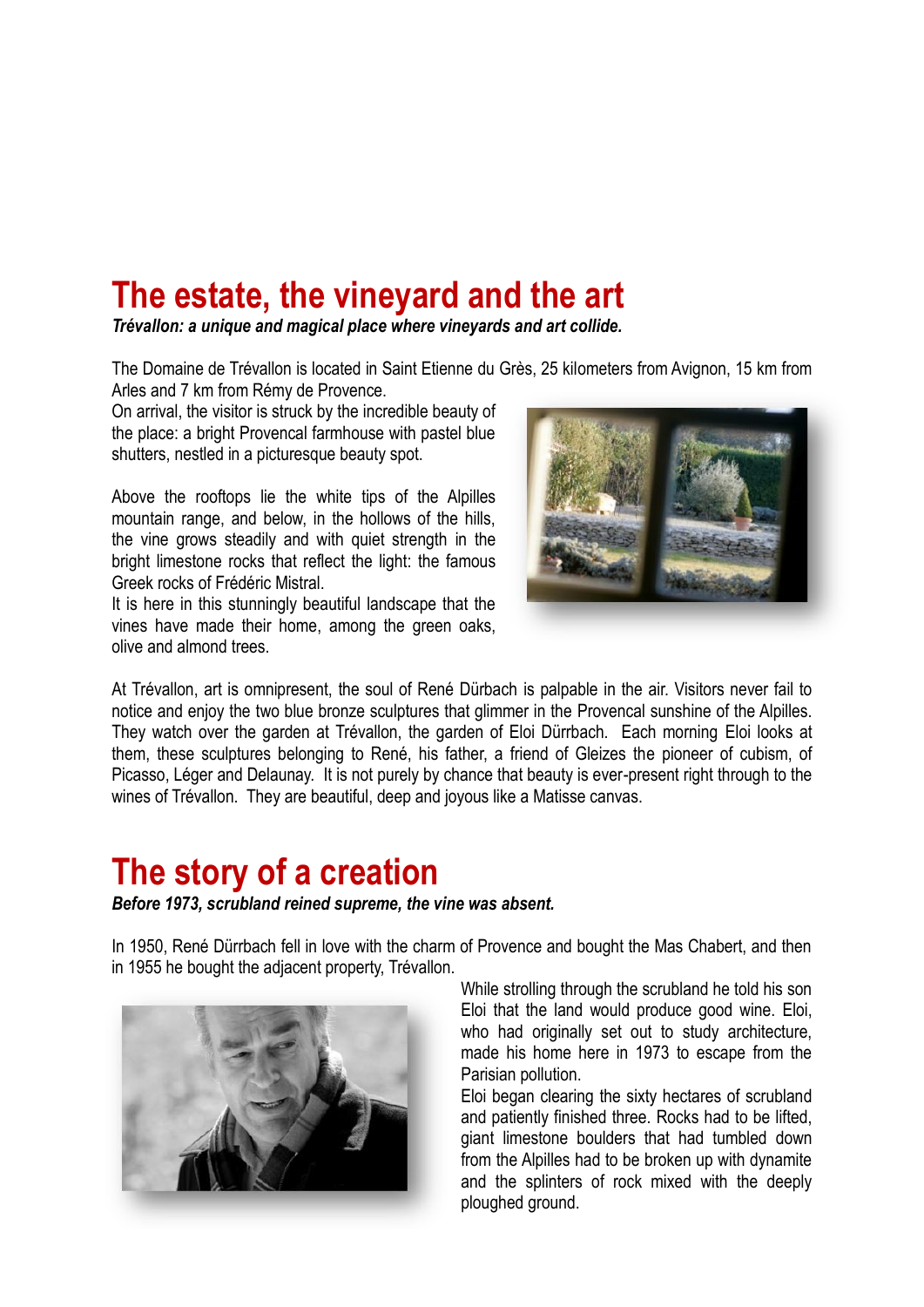This Herculean task was fuelled by a strong desire to make something beautiful, and 1973 marked the birth of the Trévallon style!

Cabernet, Syrah, and whites (Roussanne and Marsanne) would follow much later! Eloi replanted Roussanne in the late eighties when the grape had all but disappeared from the Baux de Provence. Since 1998, Chardonnay has been a feature of the Trévallon vineyards, making up 10% of the Domaine's famous white wine that remains rare, because Trévallon whites are only made on 2 hectares of land.

#### **Trévallon style**

#### *A daring gamble: Cabernet-Sauvignon in the land of Grenache. Trévallon style is to blend grape varieties.*

Young vines take three years to grow and produce their first grapes. Three years to think, according to Georges Brunet, the owner of Château de Vignelaure, or to read the writings of Jules Guyot, the 19th century agricultural scientist who noted the presence of Cabernet-Sauvignon in Provence, adding that the blend of this variety with Syrah produces something truly excellent.

Three years to create the Trévallon style, to note that the austerity of Cabernet, its harsh tannins,



cinnamon and peppery aromas would soften in the blend with Syrah, especially on this ground, on the colder northern slopes. With its later ripening, it would bring a mellow, silky touch, without the crystallized notes produced by overpowering southern exposure. This marriage of grapes would be happy and balanced.

Of course, Eloi did not study enology, so did not have any preconceived ideas, no arrogant certainty or ready-made theories, he simply showed the desire to make a good, natural wine.

The young winemaker produced his first

vintage in 1976. In the August he had married Floriane, a girl from Beaujolais, but their happy honeymoon was quickly cut short. The grapes were ripening and a telephone call from his mother brought the newlyweds back home; it was time to harvest.

The summer and its dry weather conditions had produced beautiful grapes with thick skin. The September rains slid off the black fruit. The grapes were harvested in large wicker baskets and thanks to the sacred solidarity of the wine population, half-hogsheads from Fleurie held the wine. It was very good, as wonderful as in the sweetest dream, the complete and utter joy of the birth of a first child. **The Trévallon style was born.**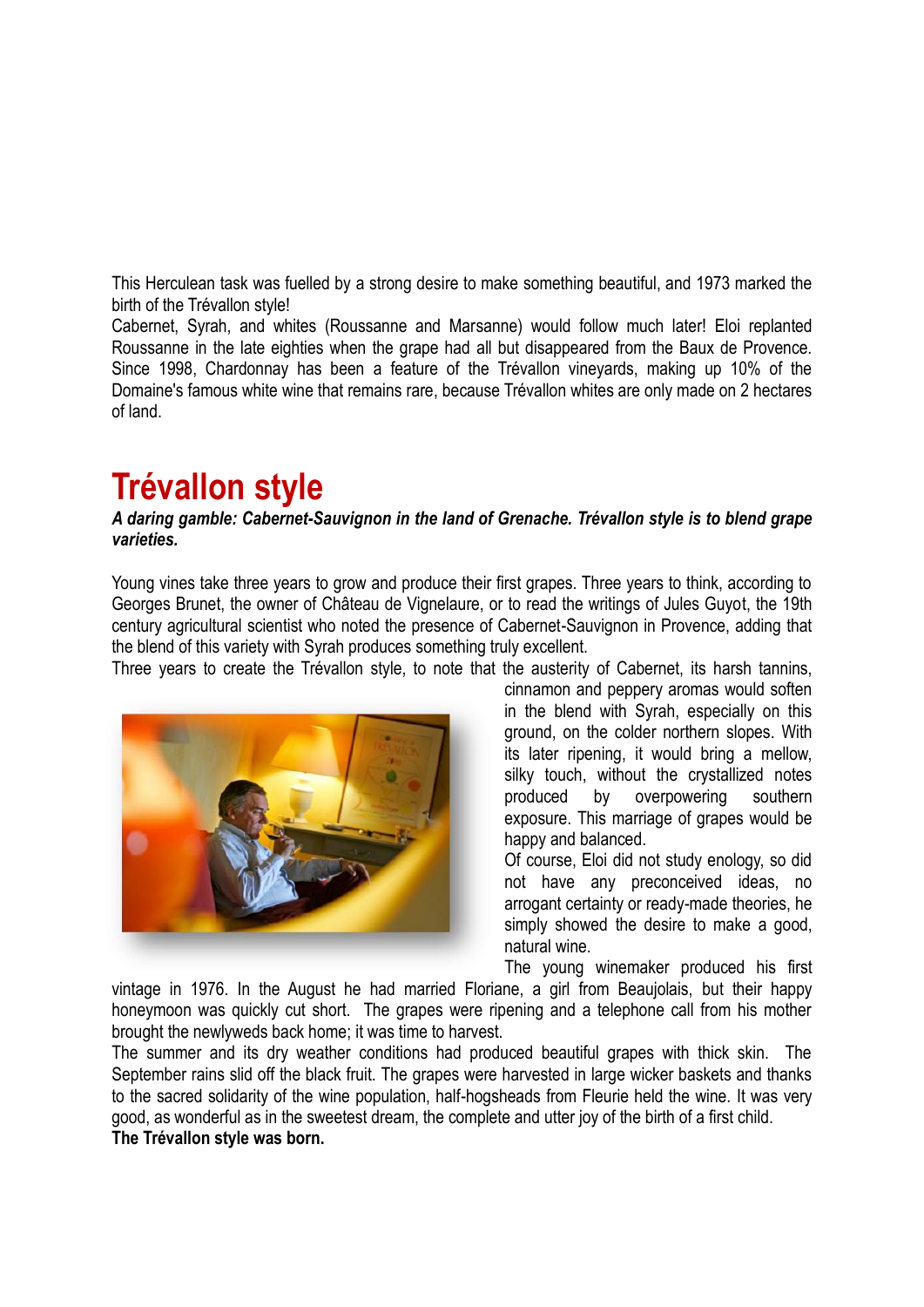#### **The winemaker as a philosopher for nature**

*There's no secret about it, the less you do, the better the wine! Eloi Dürrbach*

Today, 20 hectares are planted. Thirty-odd vintages later, the man is still there and the style is the man. The wonder of Eloi in the shadow of his beloved Alpilles is still intact, unaltered: the sounds of the animals, the mineral grandeur, the eternal azure blue and below, 1000 olive trees planted next to the vines, coloring and enhancing the landscape and producing the golden oil and carmine wine.

It is beauty and nature that are in control here. Without them, I would never have done all of this. This respect dictates the winemaker's behavior. We nourish the soil, not the plant. We do not use pesticides nor insecticides, only sheep manure.

Hard work is done to ensure that the roots plunge deep into the ground, feeding from the soil with its silent but swarming microbial life.

Pruning is short, with modest yields the vines live longer and give of their best between thirty and fifty years of age. That's why the grapes are good and healthy.

Making wine means having good fruit. After that it is easy, you have to do as little as possible. Is it still possible to talk about a method of vinification? Time has passed and we have grown in confidence. I do fewer and fewer things; it's minimalist, simple, biblical.

We don't even check the temperatures. The natural yeasts react, they do their job.

We can't really claim responsibility for any great vintage. There is a kind of mystery, something that is out of reach, and we're very glad about that! Eloi recalls three dates from his winemaking history.

One with a shortage, in **2002**, there was no Trévallon, as a result of too much torrid rainfall and floods that spoiled the harvest.

**1982** brought magnificent development, a race against time and balance. It was Robert Parker who made the 1982 into a well-known vintage and gave Trévallon an international dimension.

**2007,** a unique and perfect blend of cardinal qualities, texture, smooth tannins, length, freshness, wonderful fruit: perfect conditions magically descended on the earth.

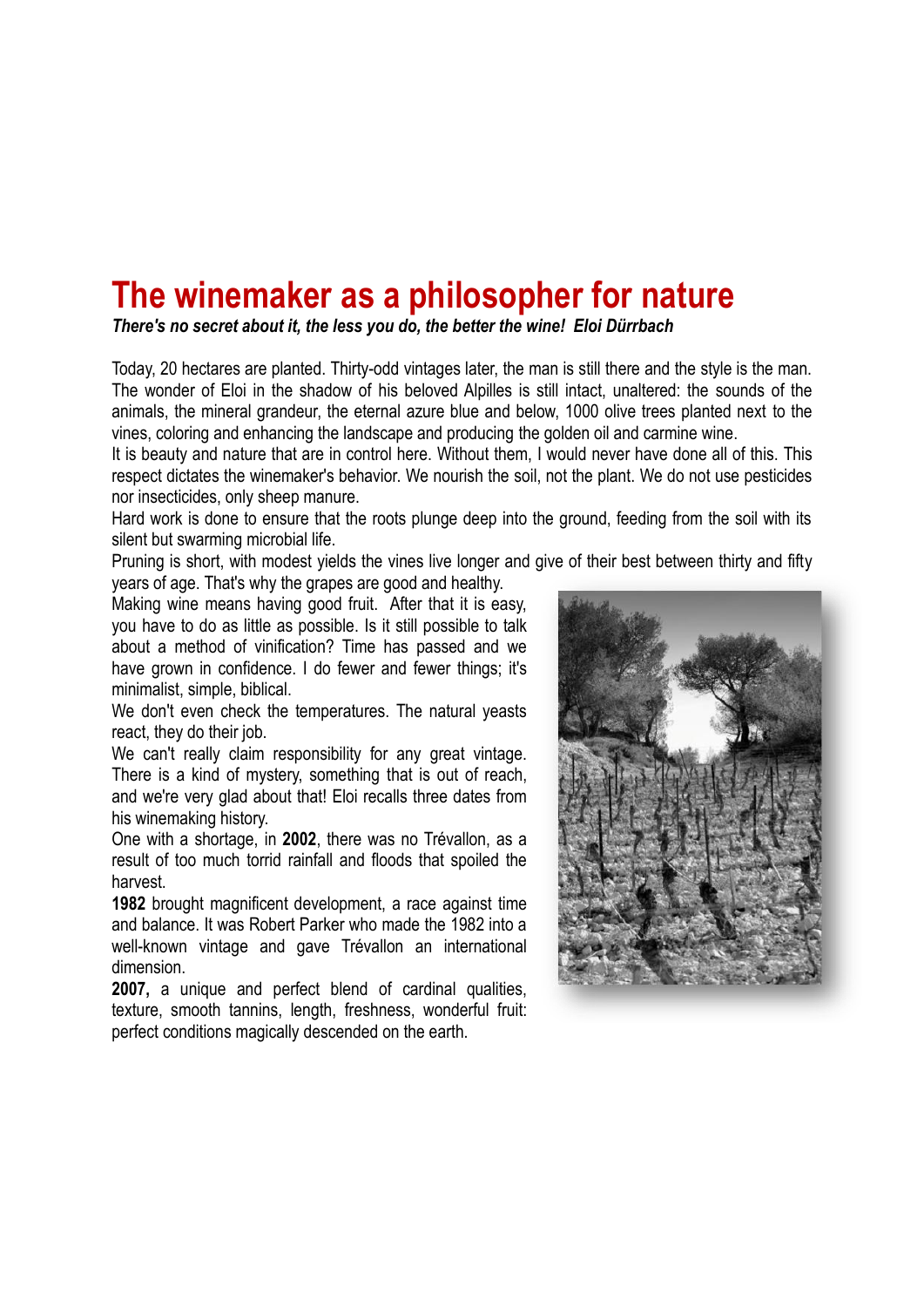# **Class, without classification**

*The disappointment of a rejection from the international scene. Being declassified from the AOC (Appellation d'Origine Contrôlée) hurt me, says Eloi Dürrbach.*

In the wide expanse of blue sky above Trévallon, large heavy clouds began to gather in 1993. Winemakers in the Baux de Provence wanted to create an appellation.

The wine authorities (INAO) ruled that Cabernet-Sauvignon would not be allowed in quantities of more



than 20% in a blend from the region, despite the fact that the Baux area had been growing this variety before the phylloxera crisis.

Eloi fought for his choices and the memory of Jules Guyot and his historic work were called to the rescue. But in vain!

He was told to plant Grenache, and the idea of betraying the very philosophy of his wines was unbearable to him, and so Eloi refused.

The declassification to a Vin de Pays was decided by the powers that be. The fallout left Eloi and Floriane hurt

and disappointed, after all they had done to bring the Baux vineyards back to life. The bureaucracy did not realize the beauty, strength and depth of these wines and in the end, it was the Trévallons who benefitted most from this undeserved declassification.

The Vin de Pays of Eloi Dürrbach are now a benchmark for wine lovers and collectors of fine wines throughout the world.

**Trévallon, a signature of Excellence, a legend praised by even the harshest critics.**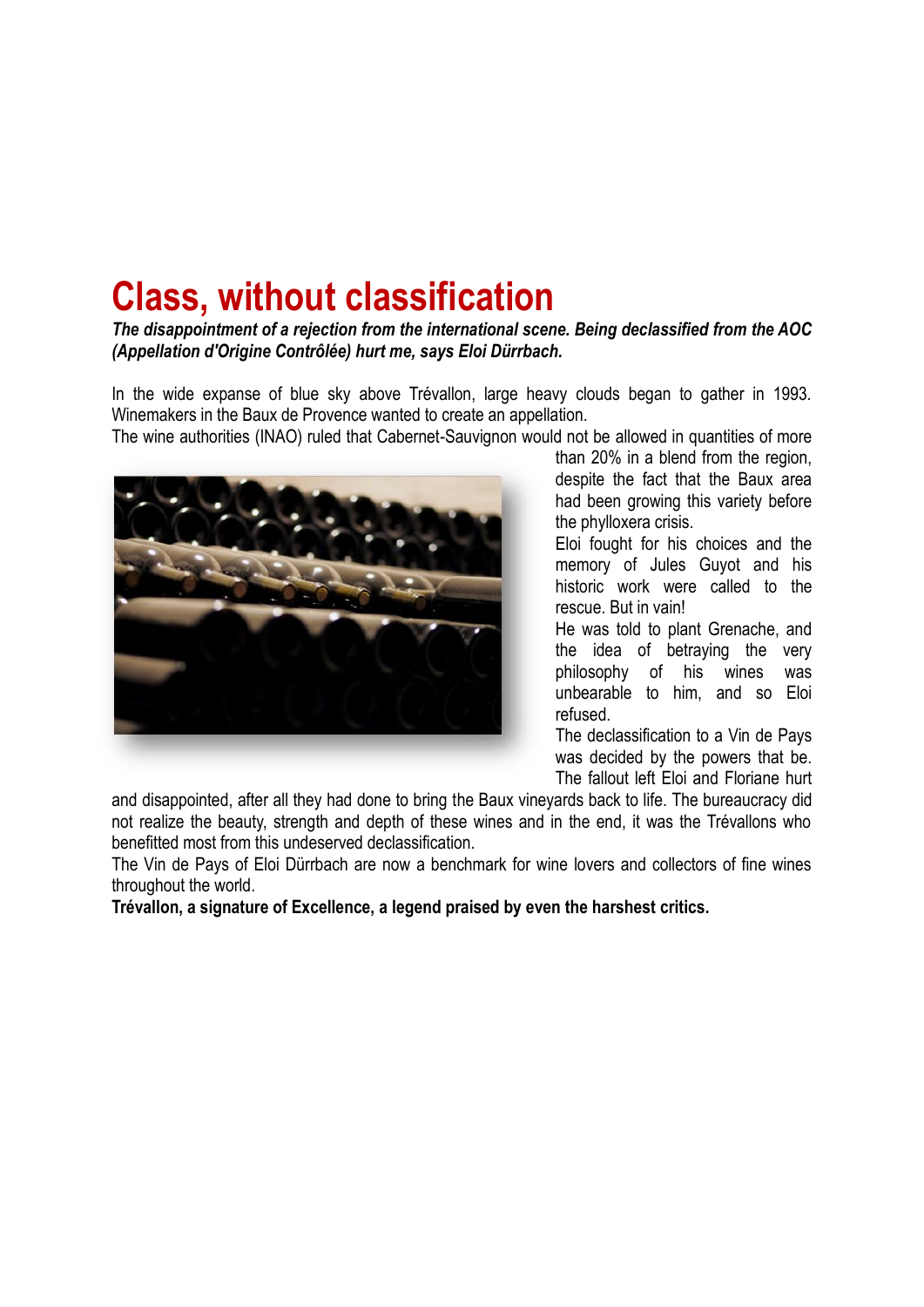### **Wine, the smooth transition of time passing**

*Young and old, Trévallon bottles are collectors' items.*

**2008** is already there, with his fine and fruity mouth.

**2006**, with its typical structure, tension and ruggedness is still on the market. Just like a good bookstore that keeps major titles at the back of its shelves, Eloi keeps vintages that need time to develop in the quiet of his cellar. He tastes them regularly and brings them out when they are ready.

There is **2003**, with its fine, but powerful nose, evoking mixed berries soaked in alcohol, a fresh and aromatic mouth, with a milk chocolate retro-

olfaction. A wine lover may also try a **2001** vintage, a

magnificent wine, complex with a nose redolent of garrigue.

**2004** and **2005** will come later, only time will decide when.

Beyond **1999**, the bottles are collectors' items, hidden in the cellars of wine enthusiasts, making only fleeting appearances at auctions, all you need is a stroke of luck to come across them.

**1998** with its limpidity and aromas of black cherries and forest floor is perfectly balanced.

**1995** is a mix of blackcurrant, thyme, truffle, and laurel, the perfect accompaniment for baked truffle.

In **1990**, spices and chocolate were the order of the day, with a silky side of tannins, a truly incredible memory.

Then came the **1983** vintage, one of the winemaker's greatest achievements, with its extreme richness and concentration.